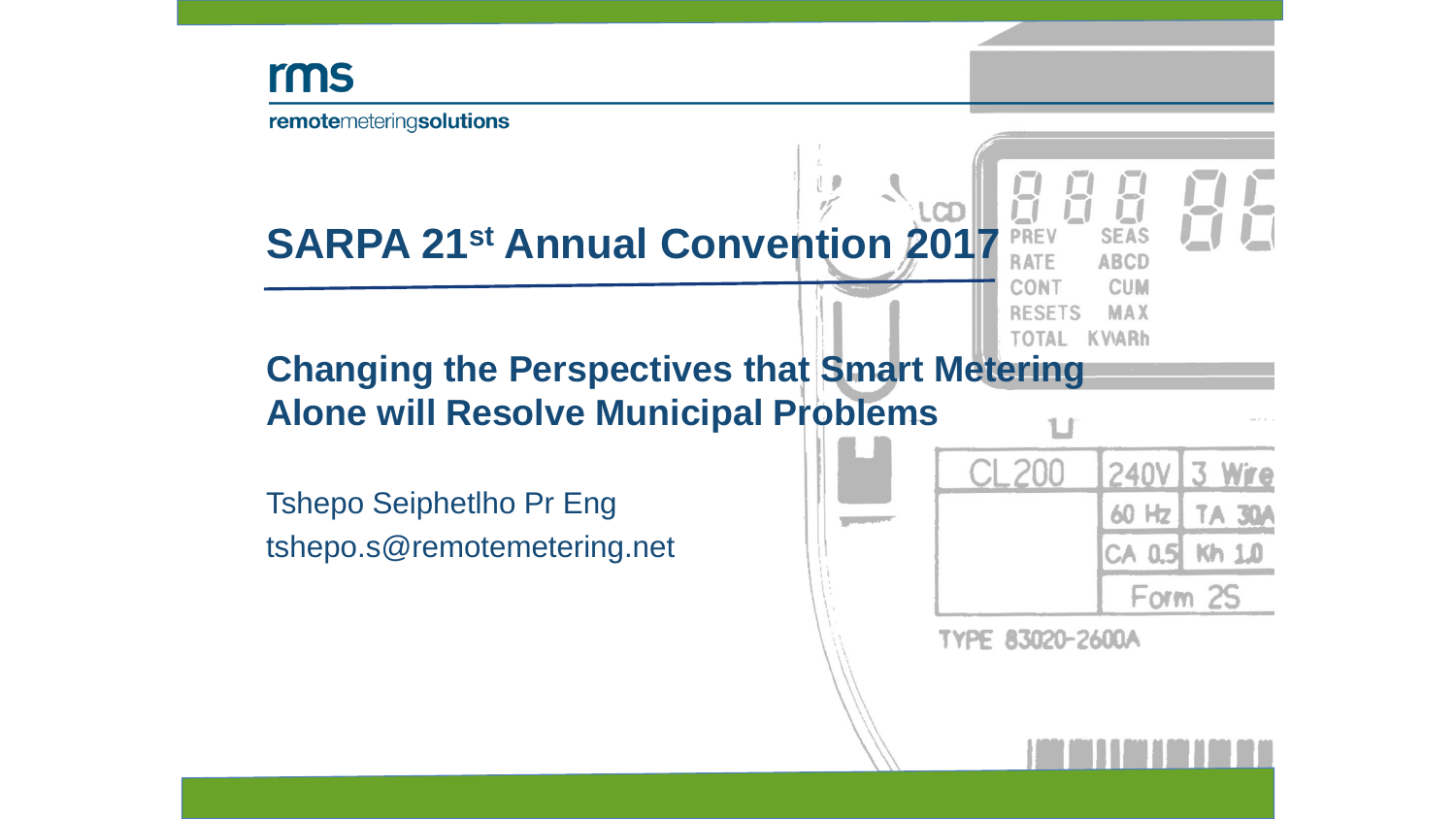#### rms

remotemeteringsolutions

#### **Content**

- i. Introduction / About the paper
- ii. Current and Envisaged Status Municipal Smart Metering
- iii. Municipal Revenue Enhancement
- iv. Concluding remarks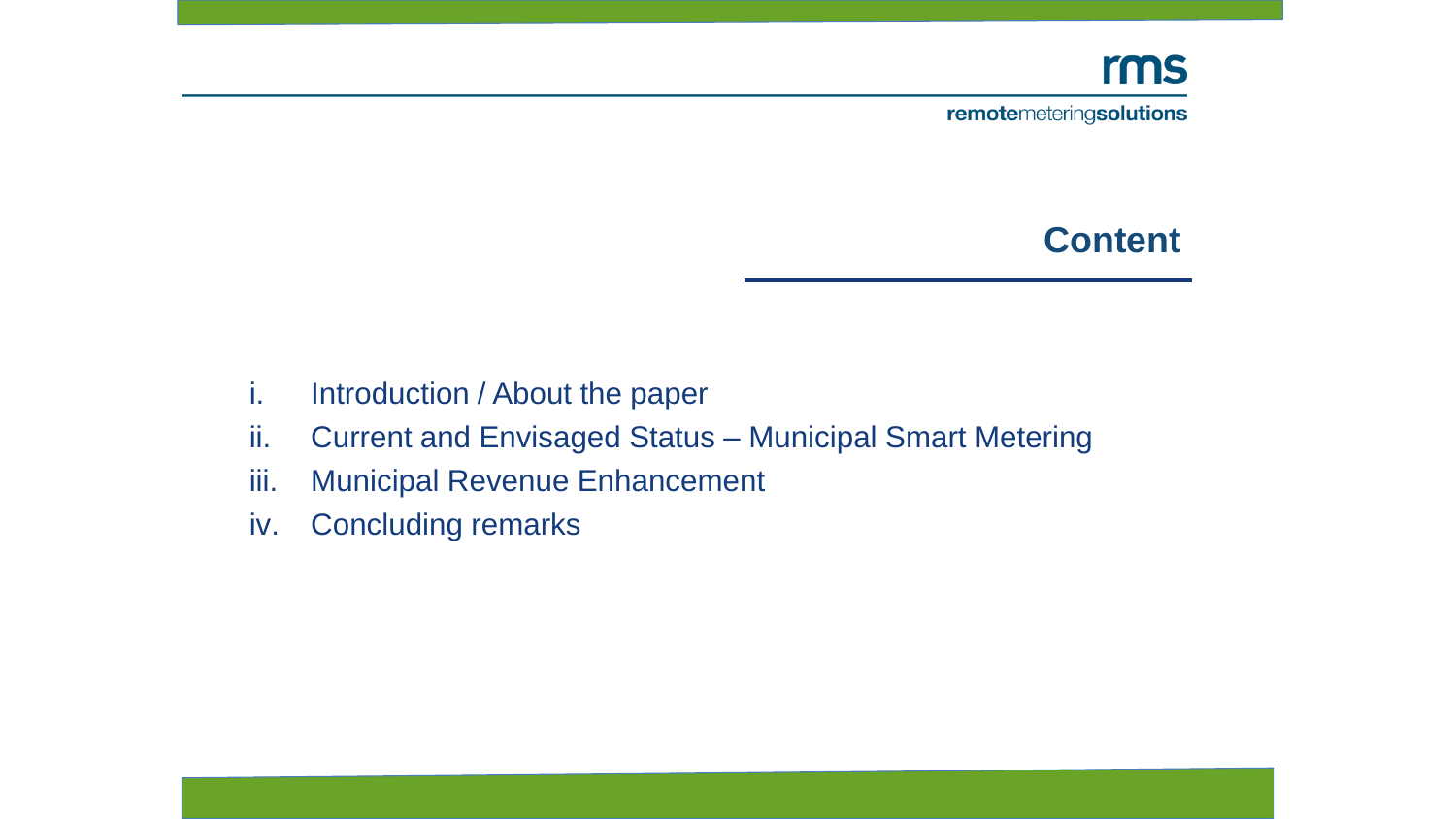#### **Introduction**

- An era where the application of technology is an obvious solution to self-sustainability
- Details of Smart Grid (SG) technology have become a complex and challenging task for the municipality teams
- Challenges, e.g.- the *socio-political nature* of the municipal business
- Silo operation of municipal departments
- Smart meter projects departments and the community are not in harmony
- Deliberate reluctance to implement/adopt the technology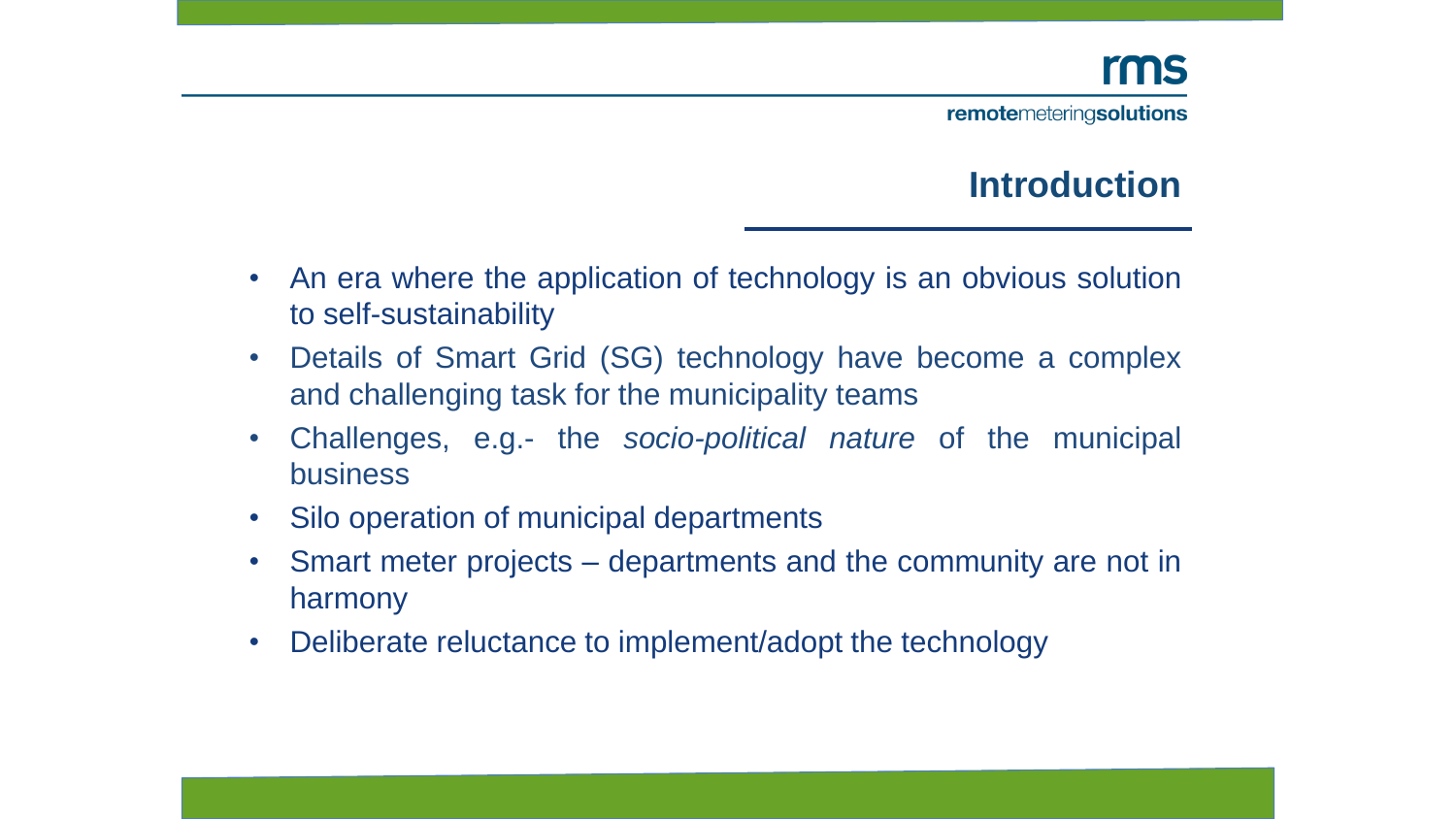#### **Introduction**

- Few papers: the technology alone is not a solution to revenue issues.
- The realisation: Smart Metering system is merely a tool to infrastructure and revenue management.
- Realistic investment and active participation are needed to reach the 2030 vision.
- Questions to municipalities:
	- How many of the IDP document includes SANEDI's vision 2030?
	- What are the municipal business plans/strategies on the security and supply reliability?
	- How many municipalities have done their smart technology maturity assessment?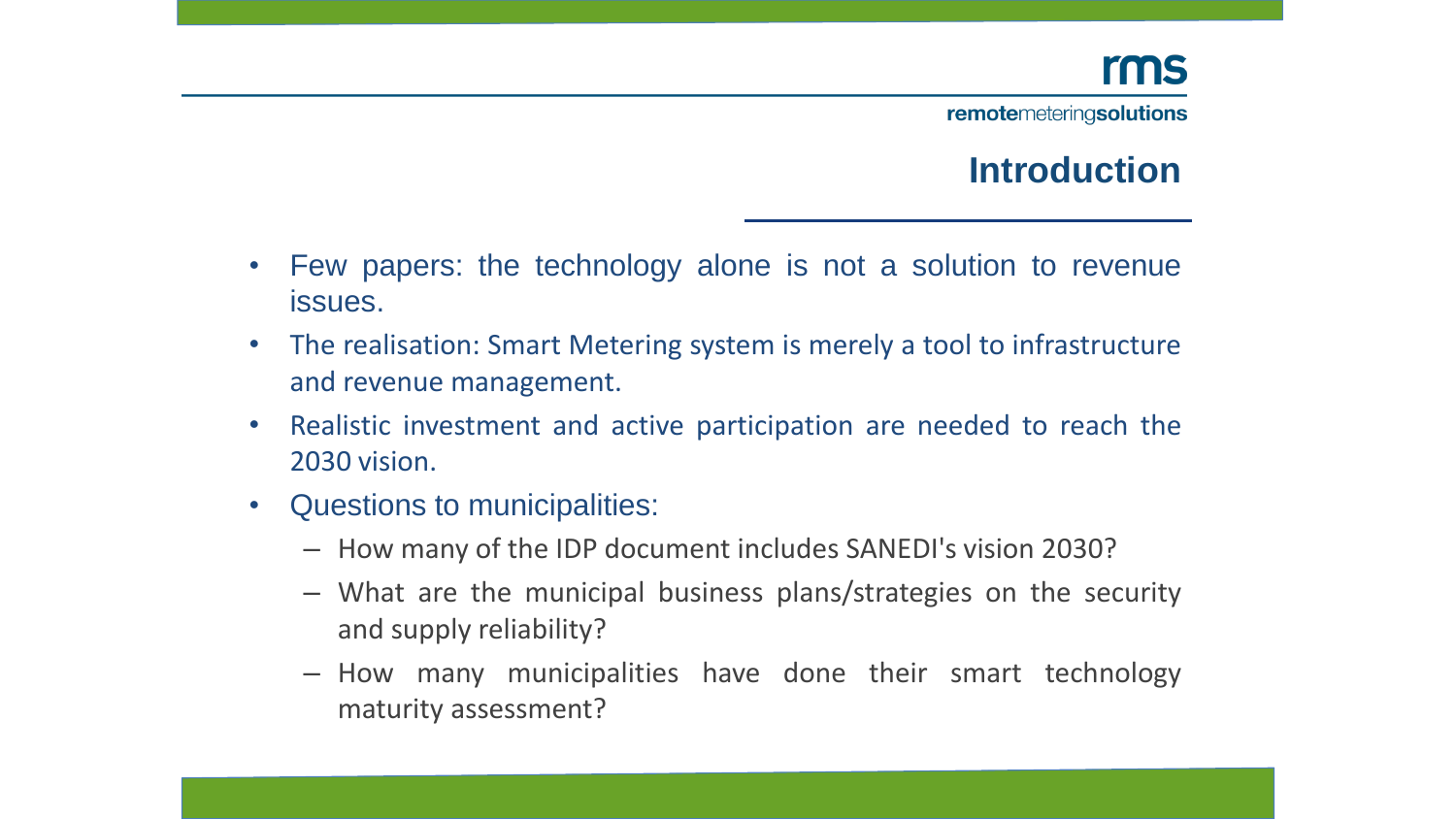#### **Introduction**

- Eminent: revenue enhancement is in the heart of smart technology at both Eskom and municipal level.
- The revenue collection strategies present numerous challenges to municipalities especially on the collection of revenue streams.
- The paper attempts to stir the ground work by municipality and
	- Community engagements
	- Internal Team preparations
	- Full participation of all stakeholders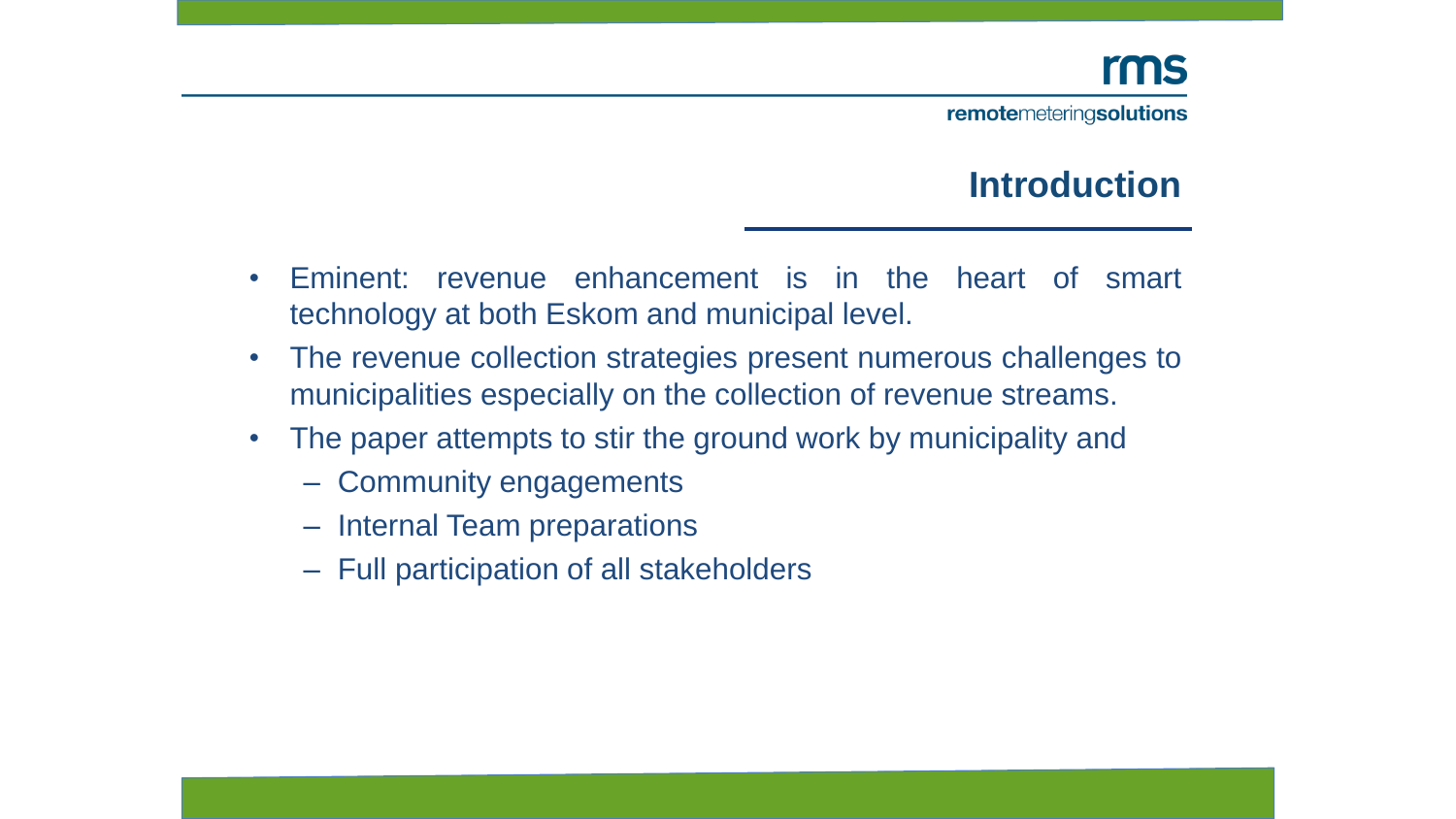## **Municipal Smart Metering: Current and Envisaged state**

- **Observation**: the electricity infrastructure is relatively old, and not enough revenue is collected to improve financial stability.
- The strategy to improve the municipal sustainability is vague
	- majority of the municipal metering projects shy away from the implementation of smart technology
	- the technical contributions of the smart metering systems are not always highlighted
	- revenue team being the custodians of a technical project and socio-politics being the deciding factor.
	- aspect of revenue collection is also not holistic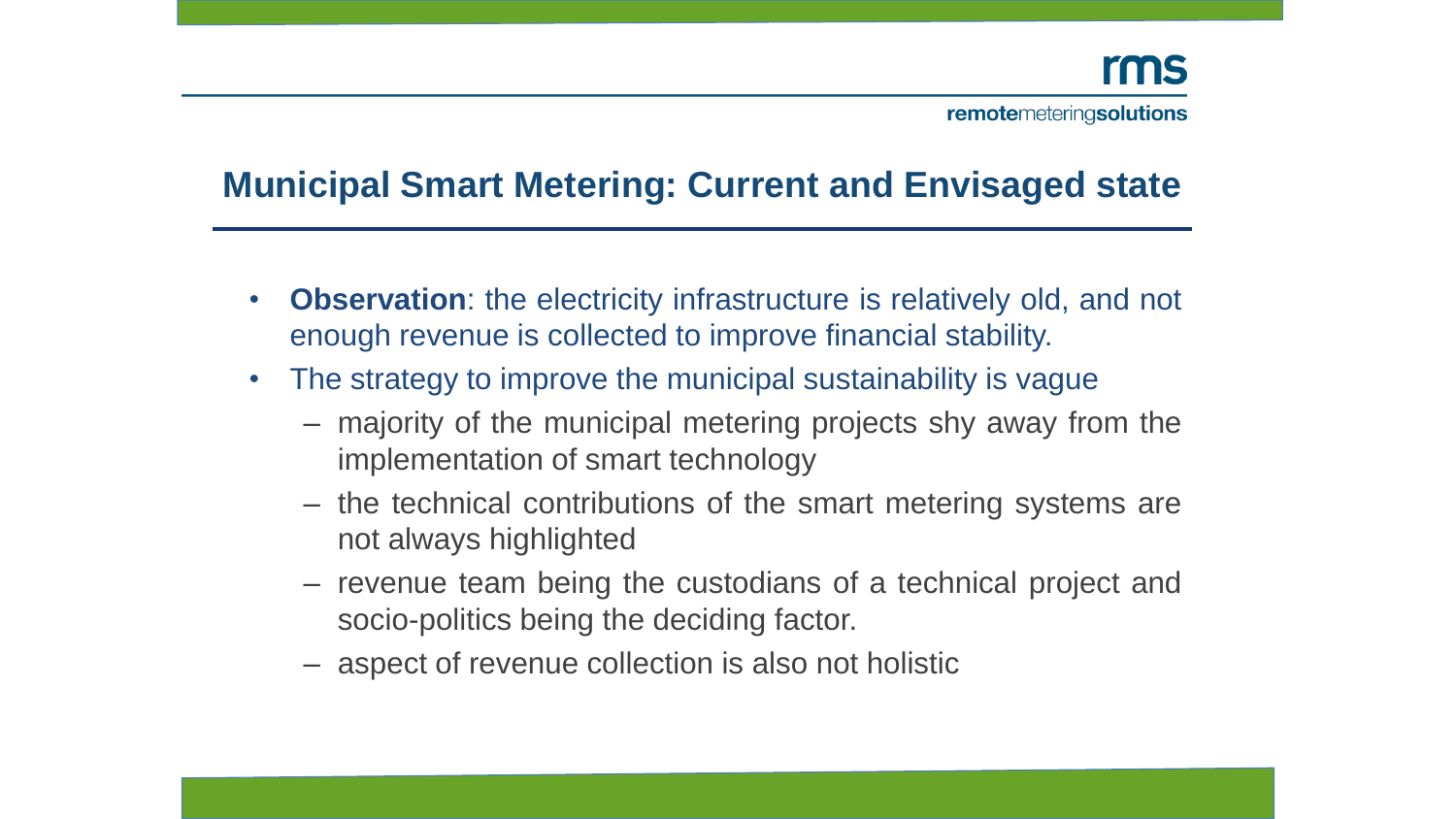## **Municipal Smart Metering: Current and Envisaged state**

#### **The Current Business Model**



- Political influence is in the centre
- The municipality (Chief Financial Officer and Municipal Manager) play active roles
- Revenue and technical teams do not have active roles
- The end-users do not experience (or understand) the benefits.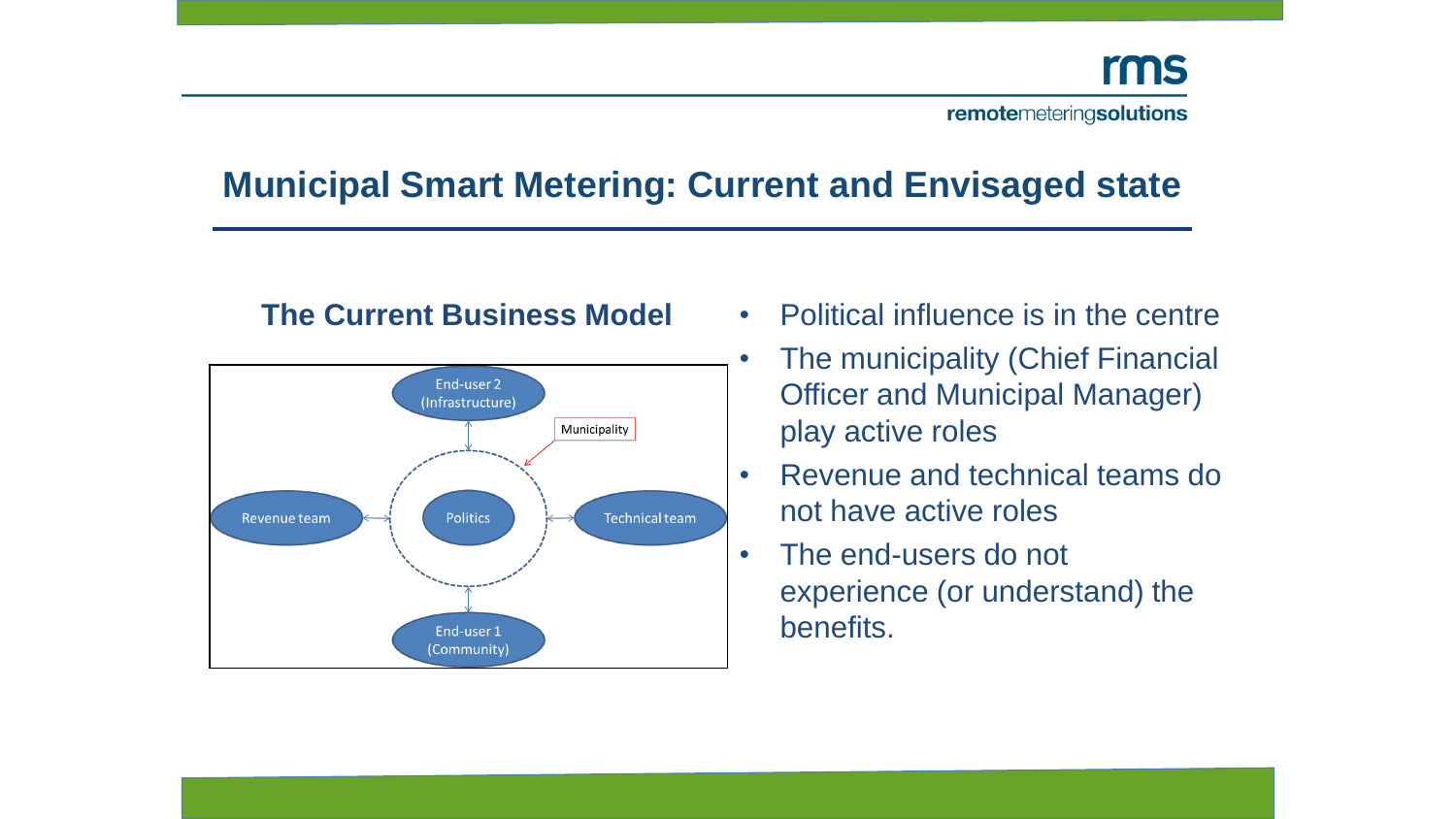#### **Municipal Smart Metering: Current and Envisaged state**



#### **The Ideal Business Model**

• The interrelation of the different stakeholders and the role the politics is expected to play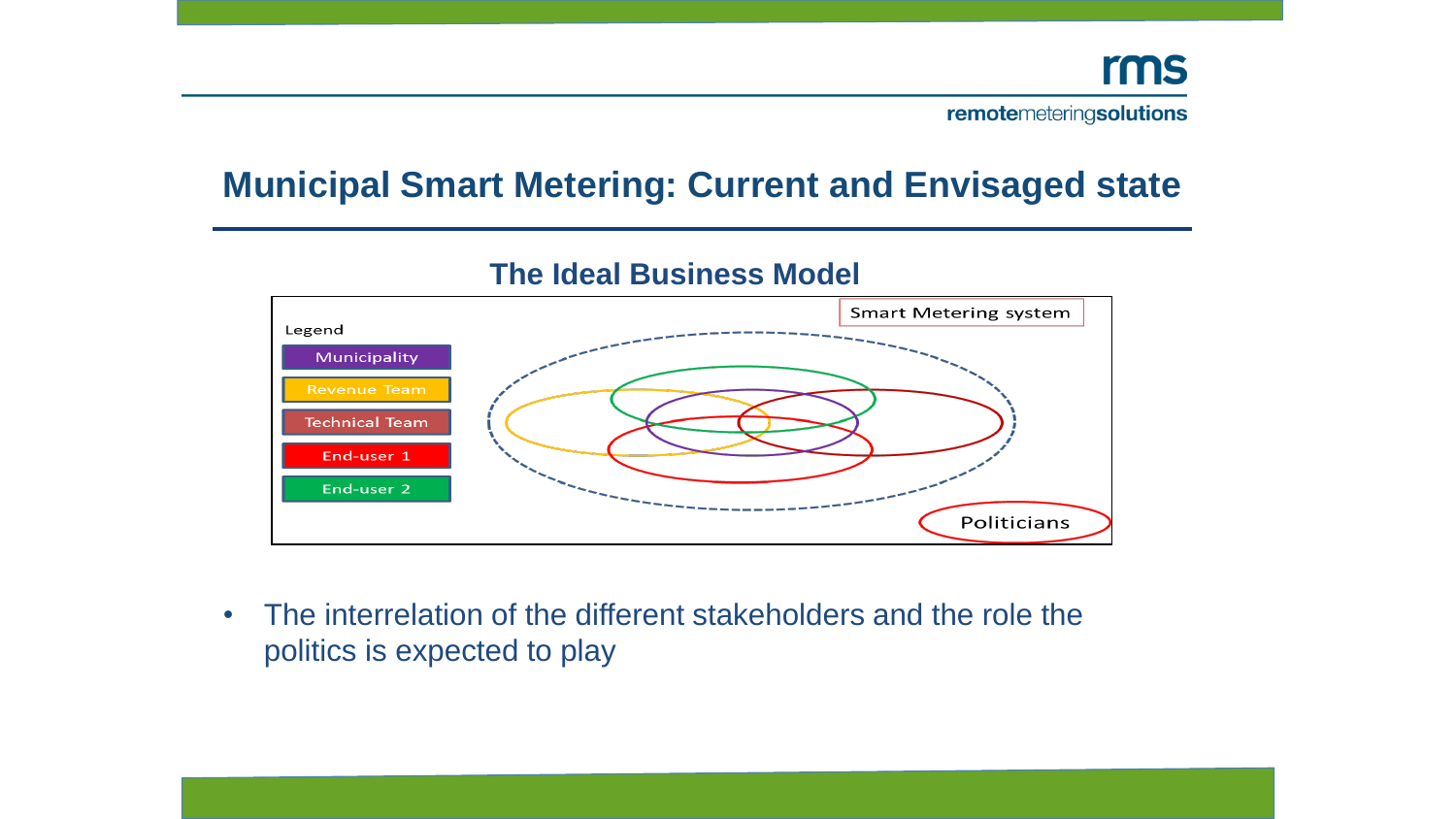## **Municipal Smart Metering: Current and Envisaged state**

- **Observation**: majority of municipalities expect to learn from those brave enough to commence with the technology.
- The drawback:
	- Own ability to implement a smart metering project.
	- Understanding on how smart technology address the operation of the municipal distribution grid
	- The development of tailored smart grid roadmap
	- End-user communication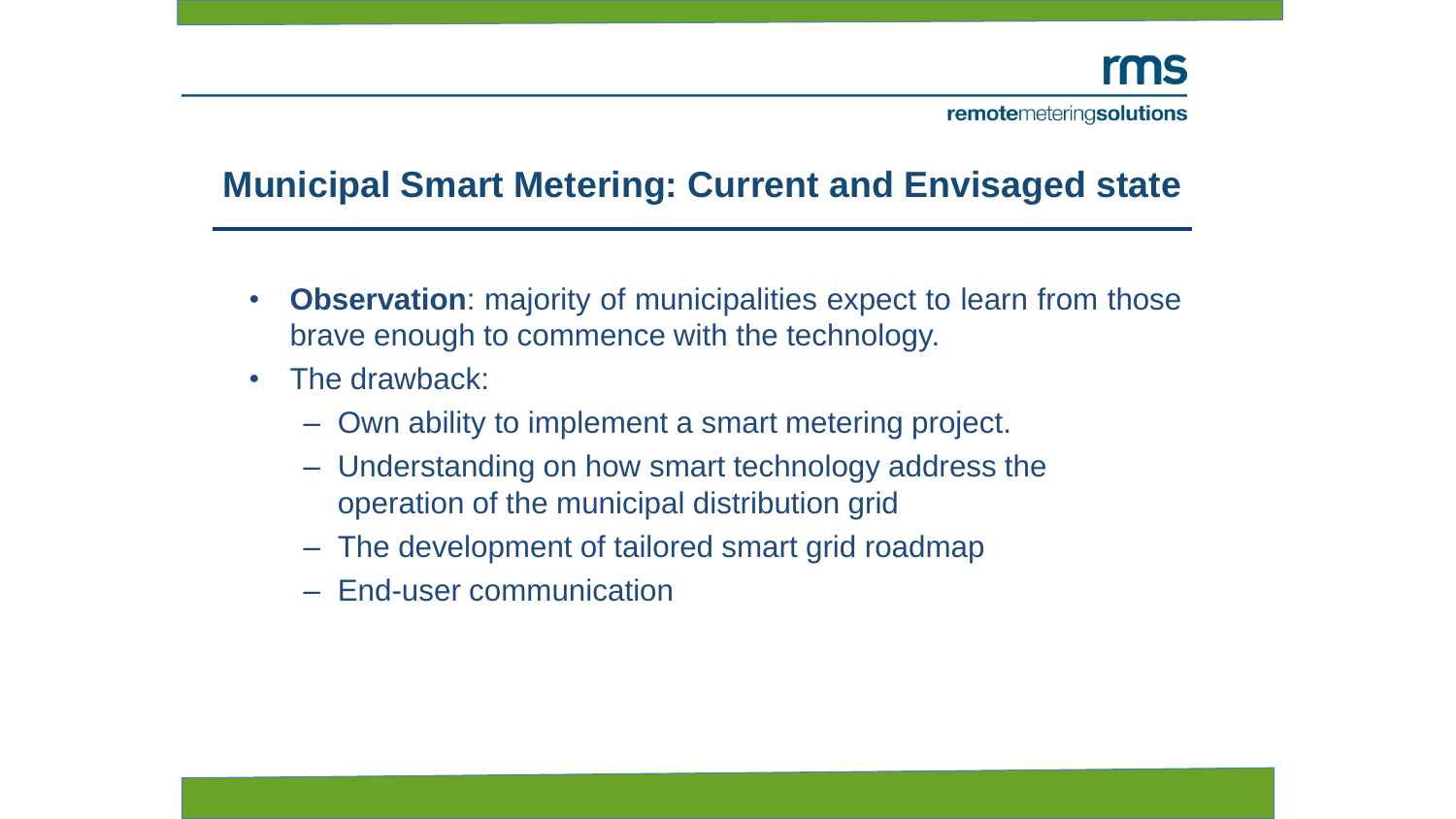#### **Municipal Smart Metering: Current and Envisaged state**

#### • **Some of the SMART GRID projects**

| <b>Municipality/Metro</b>                 | <b>SMART Project</b>                                              |
|-------------------------------------------|-------------------------------------------------------------------|
| Msunduzi and Nelson Mandela<br><b>Bay</b> | <b>Advanced Asset Management</b>                                  |
| <b>SANEDI municipalities</b>              | <b>Smart Meters: Revenue Enhancement</b>                          |
| eThekwini                                 | <b>Active Network Management and ADMS</b>                         |
| <b>City Power</b>                         | <b>City Power Smart Metering Projects: Revenue</b><br>Enhancement |
| <b>City of Cape Town</b>                  | <b>Smart Prepaid Meters: Revenue Enhancement</b>                  |
| <b>Various municipalities</b>             | <b>Power Quality Monitoring</b>                                   |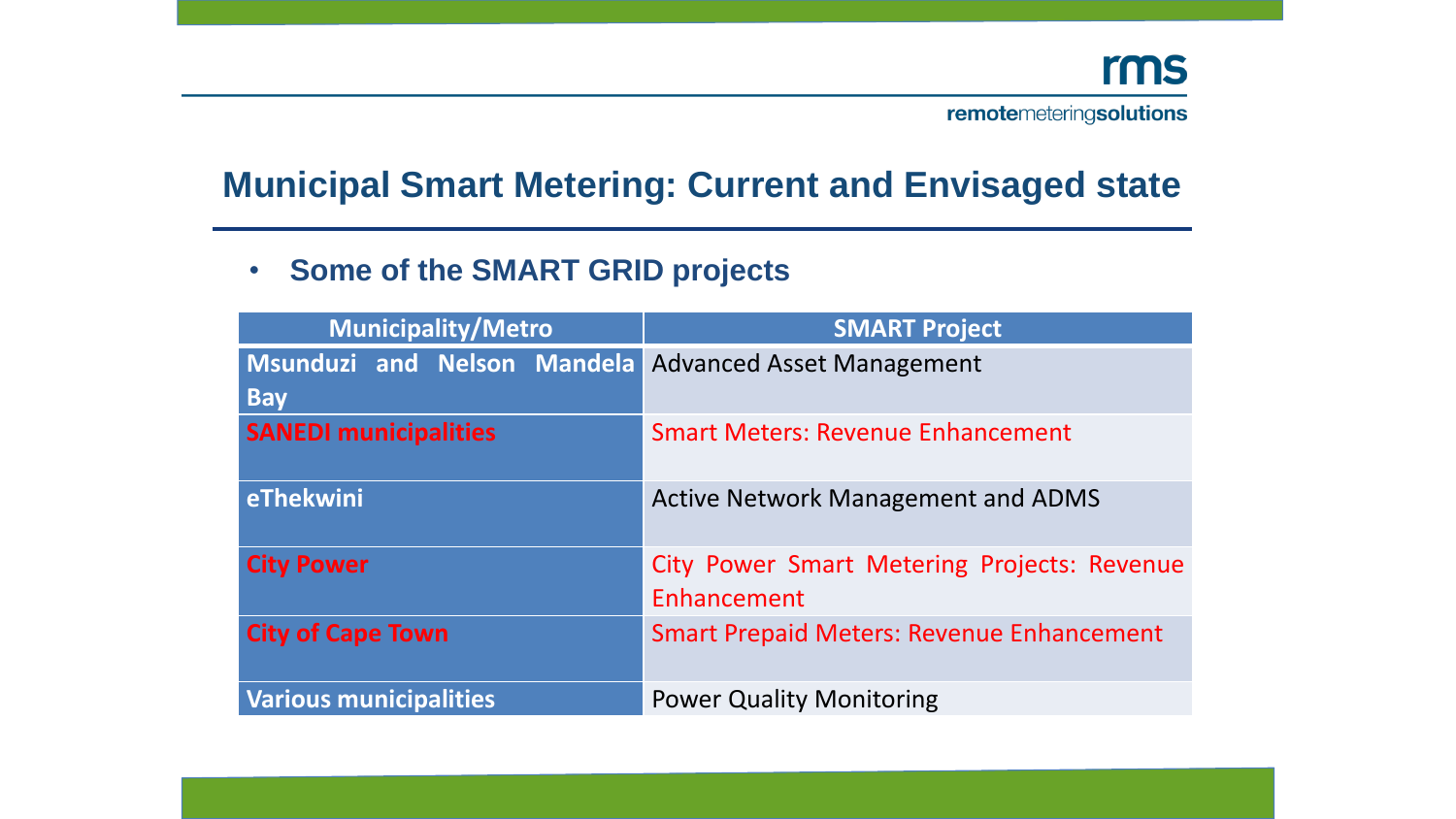#### **Revenue Enhancement**

- The municipality service delivery differs from that of Eskom.
	- Eskom: Supply electricity
	- Municipality: Multiple services. **Municipal Revenue bucket**



#### **Eskom Revenue bucket**



**The revenue collection strategy should differ**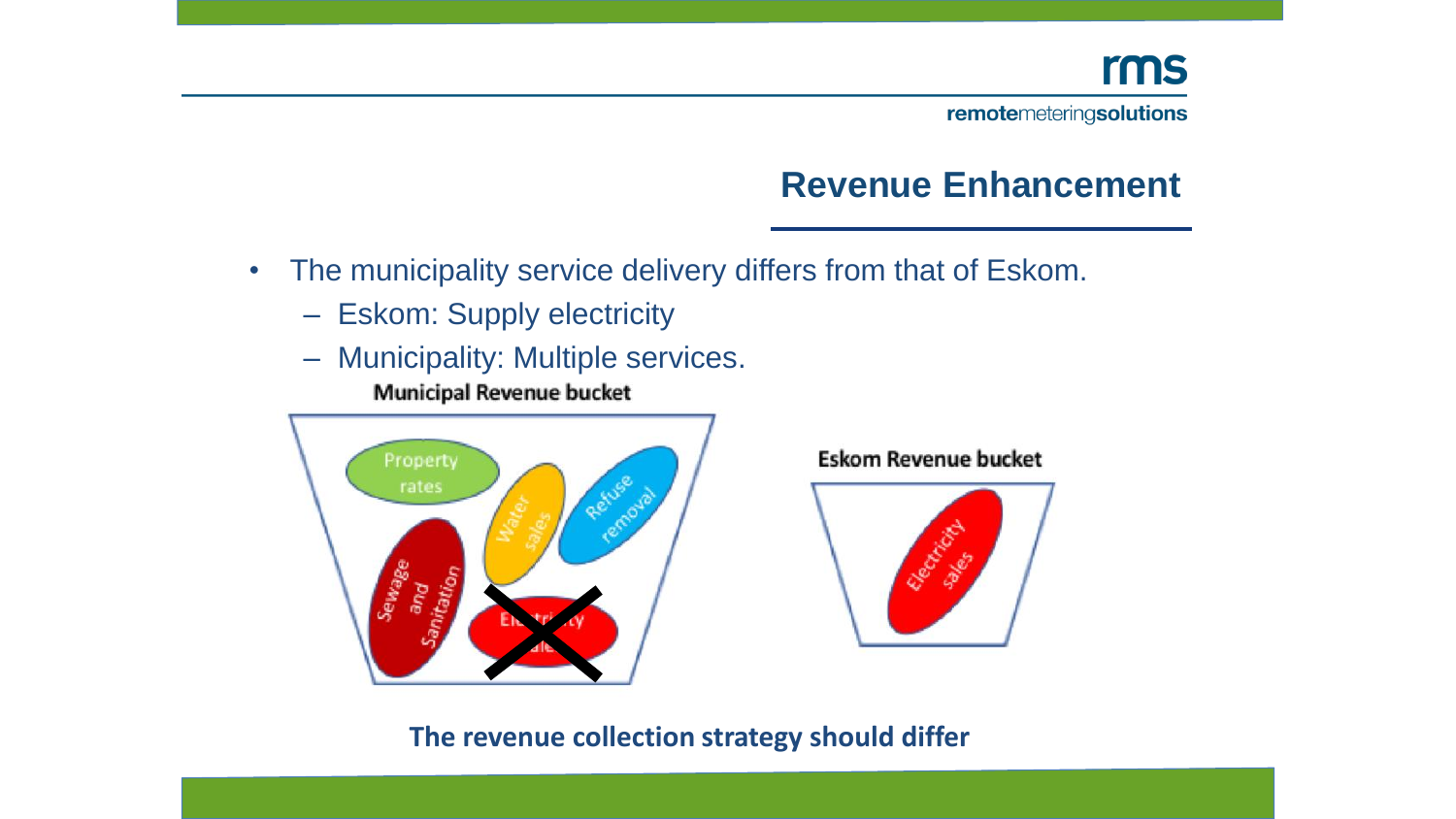#### **Revenue Enhancement**

- **Observation**: the purchase of electricity as a "vehicle" for the collection of arrears on other services.
- For Eskom, Smart Metering technology is the *perfect* strategy to both Revenue Collection and Protection.
- For municipalities: A strategy is needed for a holistic Revenue Collection and Protection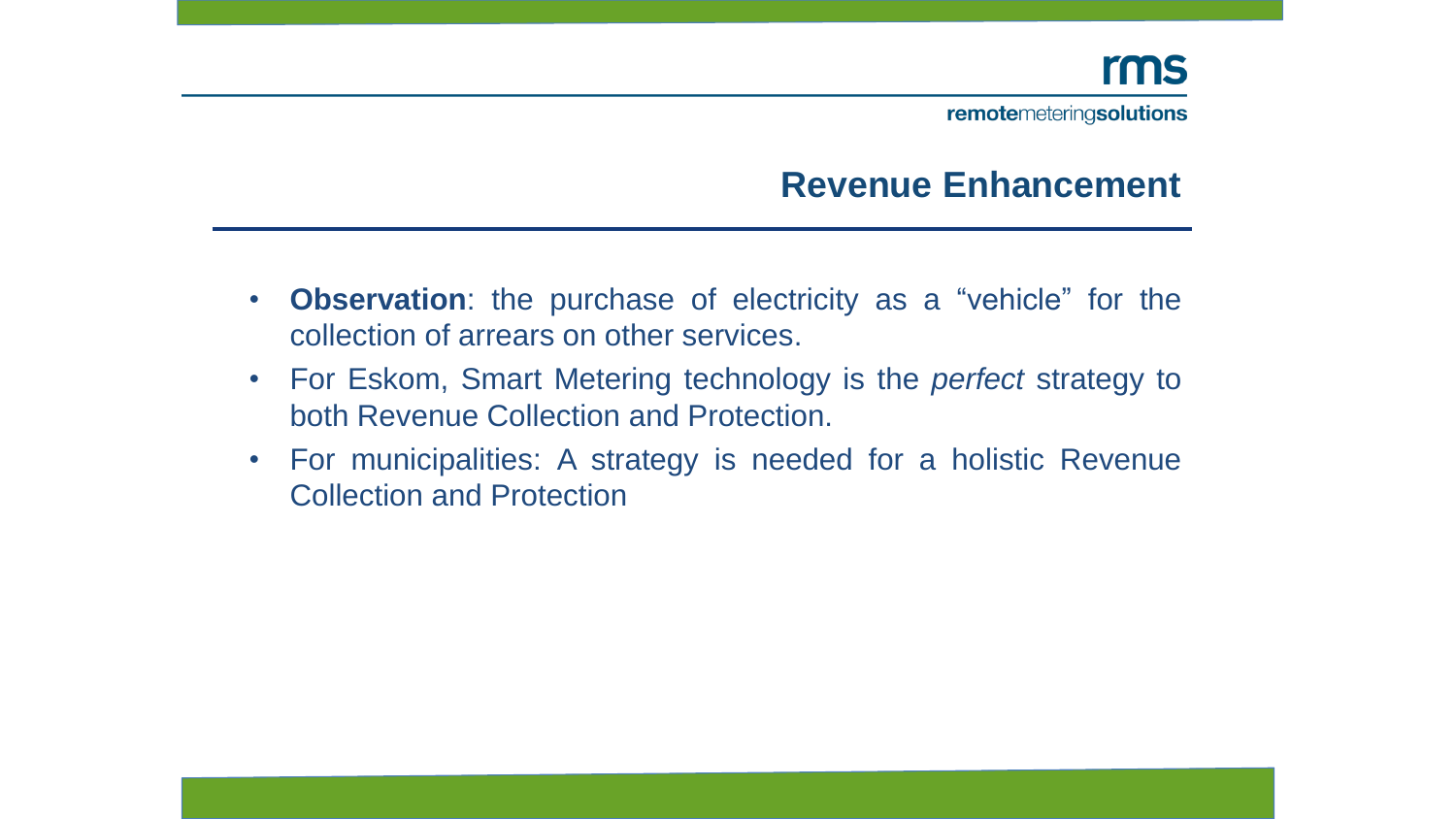#### rms

remotemeteringsolutions

#### **Revenue Enhancement**